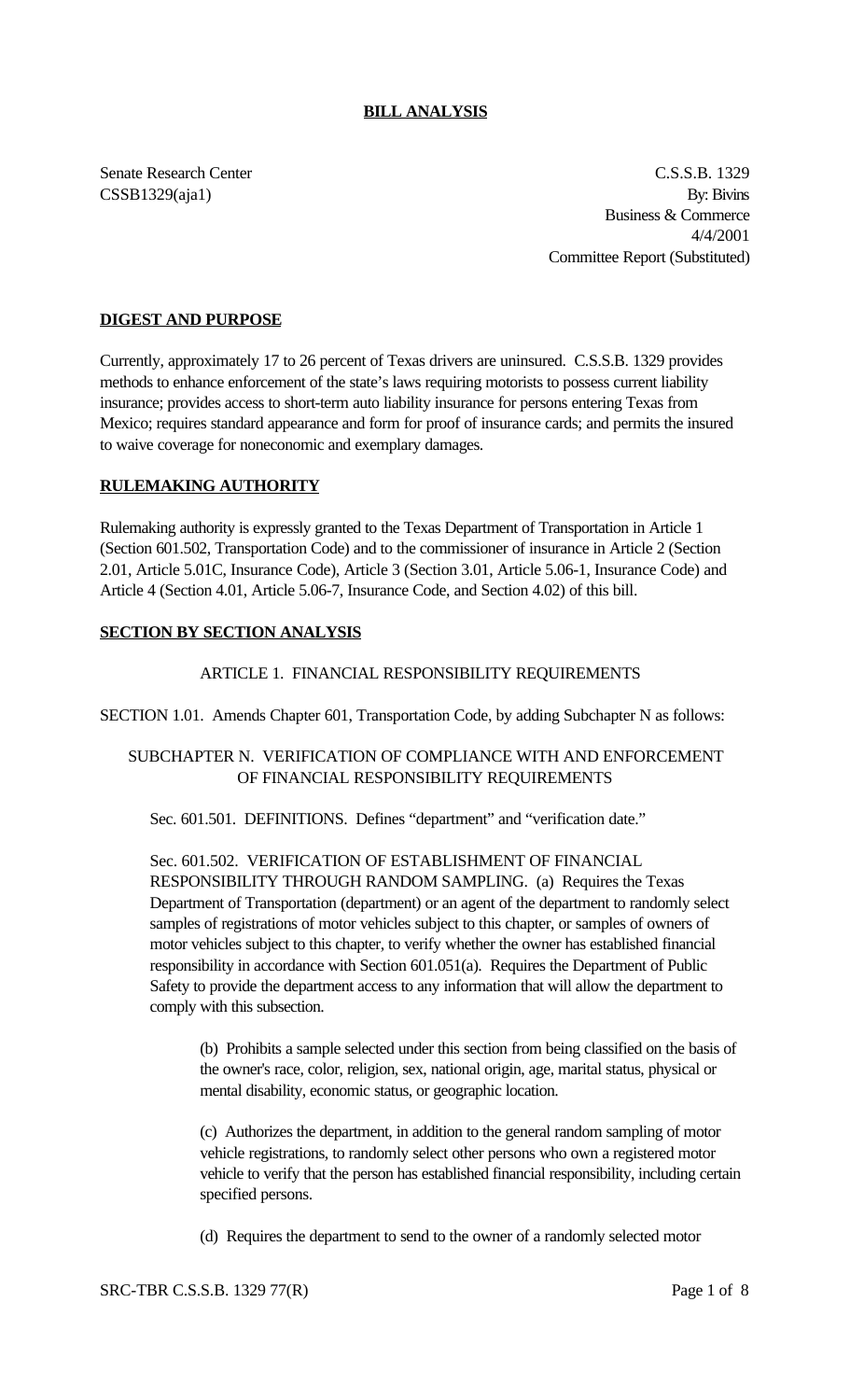vehicle, or to a randomly selected motor vehicle owner, a request for information about the motor vehicle and the owner's method of establishing financial responsibility. Requires the request to require the owner to state whether the owner has, as of the verification date, established financial responsibility in accordance with Section 601.051(a).

(e) Requires the department by rule to establish the frequency of sample selection and prescribe the methods employed for the random selection of samples and the procedures necessary for implementation of the verification process, including the method of sending the verification request, which may include certified mail, return receipt requested, the form for verification of financial responsibility, and information to be requested in the prescribed form.

(f) Authorizes the department to require the information provided by the owner to include a statement by the owner that the owner had, as of the verification date, established financial responsibility by certain means.

(g) Requires the owner to whom the notice is sent to furnish the requested information, that not later than the 30th day after the verification date, to the department in the form prescribed by the department, accompanied by the owner's signed affirmation that the information is true and correct.

(h) Provides that an owner whose response indicates that the owner had not established financial responsibility in accordance with Section 601.051(a), or who fails to respond to the request, is subject to suspension of the owner's motor vehicle registration in the manner provided by Section 601.505.

(i) Authorizes the department, if the owner responds to the request for information by asserting that the owner had, as of the verification date, established financial responsibility in accordance with a method authorized by Section 601.051(a), to conduct a verification investigation as provided by Section 601.503.

Sec. 601.503. VERIFICATION INVESTIGATION. (a) Authorizes the department, in order to verify a response received from an owner under Section 601.502, to furnish necessary information to the insurer, surety, or officer named in the response. Requires that not later than the 30th day after the date of receipt of the information, the insurer, surety, or officer inform the department whether, as of the verification date, financial responsibility had been established for the affected motor vehicle in accordance with Section 601.051(a). Provides that an insurer who does not comply with this subsection is subject to an administrative penalty under Chapter 84, Insurance Code.

(b) Requires the department, if the response received from an owner under Section 601.502 states that financial responsibility has been established through self-insurance, to examine the department's records to verify that a certificate of self-insurance has been issued in accordance with Section 601.124.

Sec. 601.504. WARNING NOTICE. Requires the department, if an owner responds under Section 601.502 that the owner has not established financial responsibility or the owner fails to respond in a timely manner, or if the department otherwise determines that an owner has registered or maintained the registration of a motor vehicle without establishing financial responsibility in accordance with Section 601.051(a), to issue a warning notice by certified mail to the owner that informs the owner that the owner is not in compliance with Section 601.051(a) and that the owner's motor vehicle registration will be suspended on the 45th day after the date on which the warning notice is mailed unless the owner, not later than the 30th day after the date of the mailing of the warning notice, establishes financial responsibility in the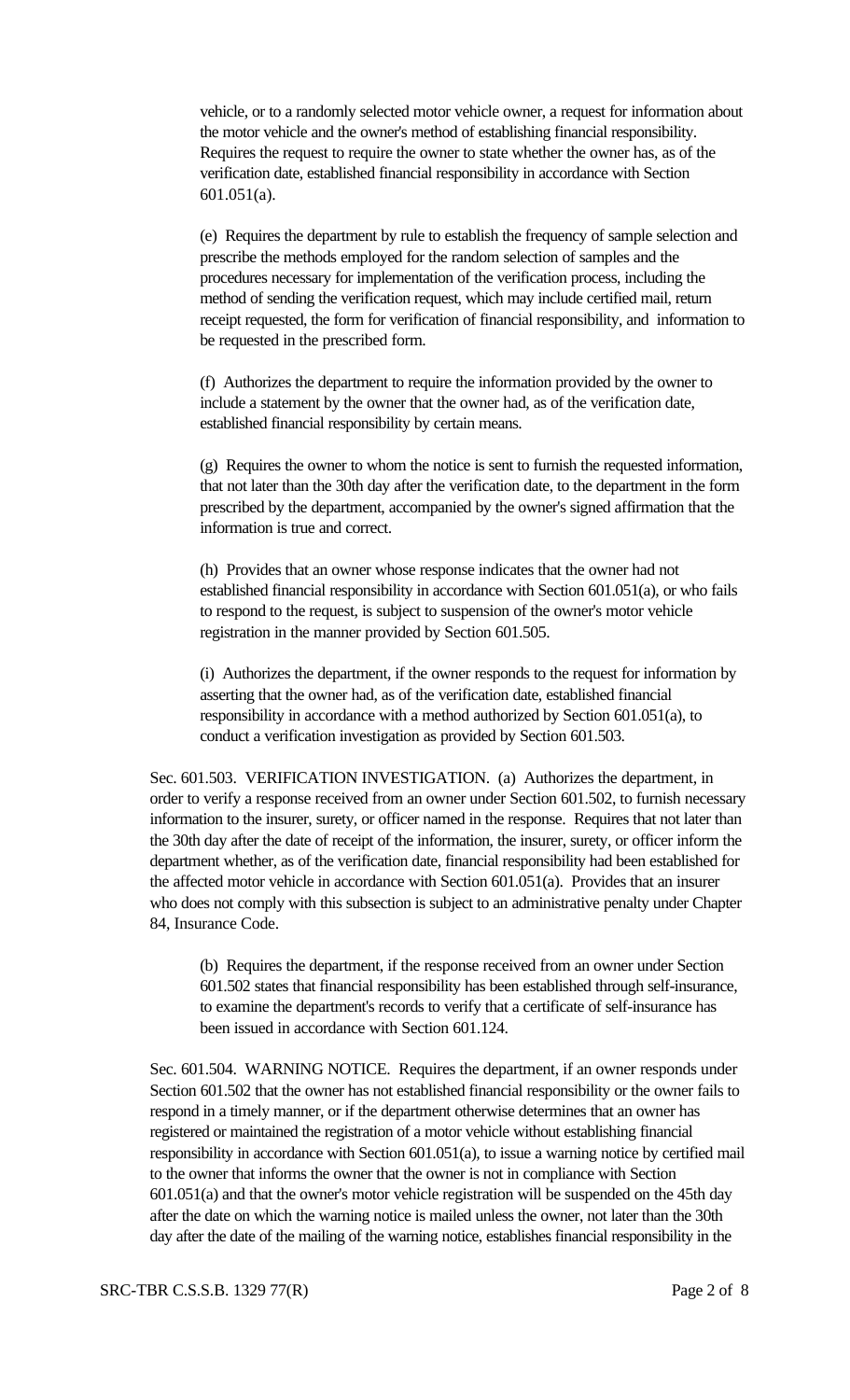manner prescribed by Section 601.505(e) or mails to the department a written request for a hearing.

Sec. 601.505. SUSPENSION; REINSTATEMENT; EXCEPTION. (a) Requires the department, unless the owner requests a hearing under Subsection (b), to suspend the registration of an owner to whom a warning notice is issued under Section 601.504 on the 45th day after the date of the mailing of the notice.

(b) Authorizes an owner who receives a warning notice under Section 601.504 to request a hearing on or before the 30th day after the date of the mailing of the notice. Requires the department to adopt rules governing a hearing under this subsection. Requires the department to suspend the registration of an owner who requests a hearing if on or before the date of the hearing the owner does not present proof of financial responsibility that complies with Section 601.051(a) and was in effect on the verification date of the request for information.

(c) Requires the department, if the department suspends an owner's motor vehicle registration under this section, to notify the owner of the suspension by certified mail.

(d) Requires the department, for a first violation, to terminate the suspension on payment by the owner of a \$100 reinstatement fee and submission of proof of financial responsibility in the manner prescribed by the department. Requires the department, for a subsequent violation within the four years that follow the first violation or for a violation of Section 601.507, to terminate the suspension on the 120th day after the effective date of the suspension on payment by the owner of a \$200 reinstatement fee and submission of proof of financial responsibility in a manner prescribed by the department.

(e) Requires the department, for a first violation, to defer the suspension if the owner submits to the department, not later than the 30th day after the date of the mailing of the warning notice under Section 601.504, proof of financial responsibility evidenced by a motor vehicle insurance policy that complies with Subchapter D, the premiums for which have been prepaid for a term of at least six months. Requires the owner, on the earlier of the 180th day after the date of the mailing of the warning notice or the expiration date of the insurance policy described by this subsection, to submit to the department evidence of renewal of the motor vehicle insurance policy, the premiums for which have been prepaid for a term of at least six months. Requires the department, if the owner fails to submit the required evidence of renewal, to impose the suspension and reinstatement fee.

(f) Authorizes the department, notwithstanding any other provision of this subchapter, to reinstate the suspended motor vehicle registration of an owner who received a request for information under Section 601.502, and presents proof of financial responsibility that complies with Section 601.051(a) and was in effect on the verification date of the request for information.

(g) Prohibits an owner whose vehicle registration has been suspended under this section from transferring the registration unless the transfer is authorized under Subsection (h) or registering in another name the motor vehicle to which the registration applies.

(h) Authorizes the department to authorize the transfer of vehicle registration if the department is satisfied that the transfer is proposed in good faith and not to defeat the purposes of this subchapter.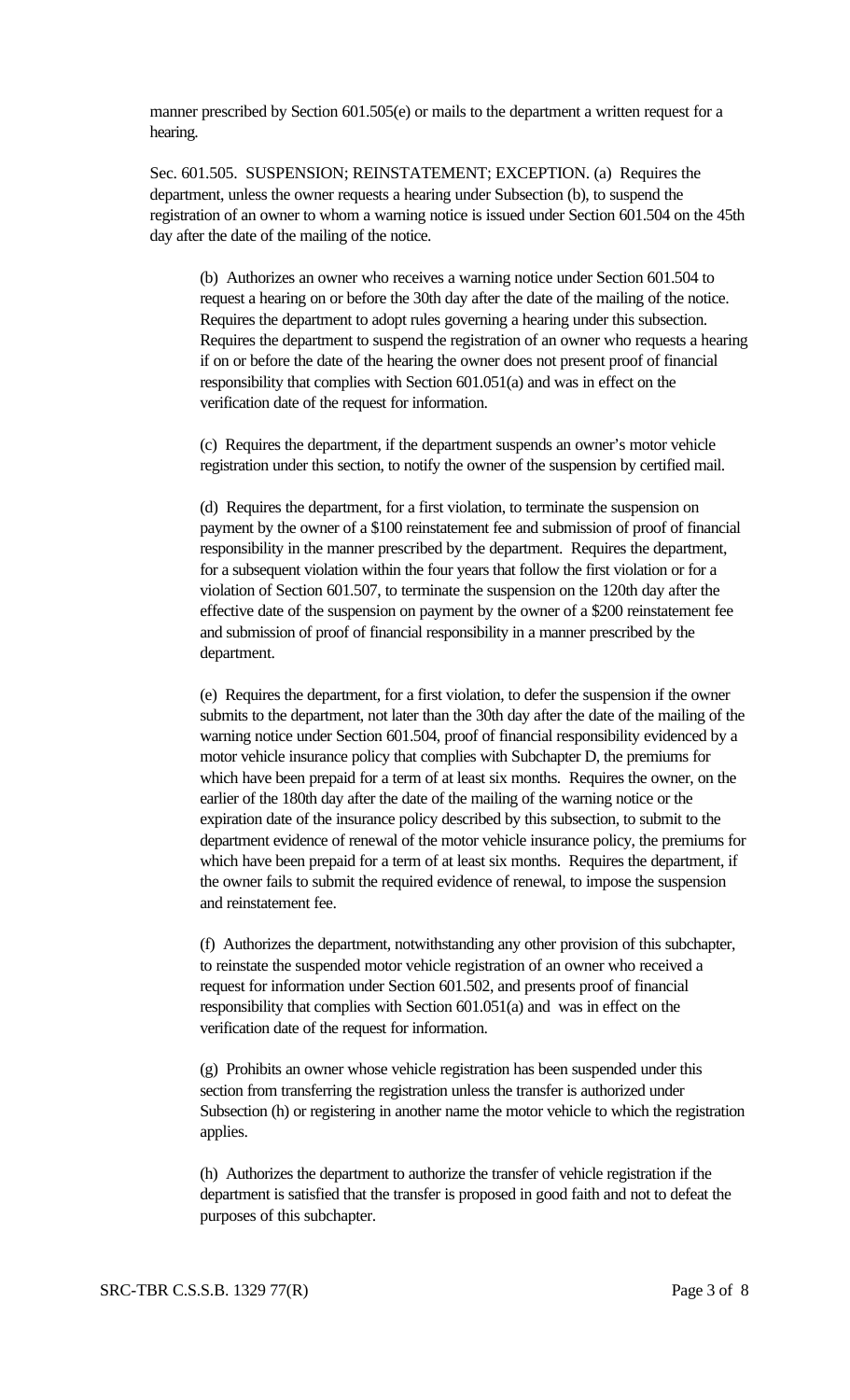(i) Provides that Subsection (g) does not affect the rights of a conditional vendor or lessor of, or a person with a security interest in, a motor vehicle owned by a person whose vehicle registration has been suspended under this section if the vendor, lessor, or secured party is not the registered owner of the vehicle.

Sec. 601.506. SUBMISSION OF FALSE PROOF. Requires the department, if the department determines that the proof of financial responsibility submitted by a motor vehicle owner under Section 601.502 is false, to suspend the owner's motor vehicle registration. Requires the department to terminate the suspension on or after the 180th day after the effective date of the suspension on payment by the owner of a \$200 reinstatement fee and submission of proof of financial responsibility as prescribed by the department.

Sec. 601.507. OPERATION OF MOTOR VEHICLE WHILE REGISTRATION SUSPENDED FOR FAILURE TO ESTABLISH FINANCIAL RESPONSIBILITY. (a) Provides that a person who operates a motor vehicle while the registration of the motor vehicle is suspended under this subchapter commits an offense.

(b) Provides that an offense under this section is punishable by a fine of not less than \$1,000 or more than \$2,000.

(c) Provides that it is a defense to prosecution under this section that the person charged with an offense produces in court satisfactory evidence that, at the time of the alleged offense, the owner or operator had established financial responsibility in accordance with Section 601.051(a).

Sec. 601.508. DISPLAY OF FALSE PROOF OF FINANCIAL RESPONSIBILITY; CRIMINAL PENALTY. (a) Provides that a person commits an offense if the person provides evidence of financial responsibility to a peace officer, as defined by Article 2.12, Code of Criminal Procedure, court, or officer of the court knowing that financial responsibility has not been established as required under Section 601.051(a) or that the evidence of financial responsibility is illegally altered, counterfeit, or otherwise invalid.

(b) Requires the peace officer, if a peace officer issues a citation to a motor vehicle operator for displaying invalid evidence of financial responsibility, to confiscate the invalid evidence of financial responsibility for presentation in court.

(c) Provides that an offense under this section is punishable by a fine of not less than \$500 or more than \$750.

Sec. 601.509. DISPOSITION OF FEES. Requires the department, from the reinstatement fees collected under this subchapter, to recover its costs in implementing and administering the verification program under this subchapter. Requires the department to deposit any amounts collected that exceed the administrative costs of the department under this subchapter in the general revenue fund.

Sec. 601.511. USE OF AGENTS BY DEPARTMENT. Authorizes the department to submit requests for proposals for contracts with private vendors to perform the random sampling and the verification investigations required under this subchapter as an agent of the department. Authorizes the department to enter into contracts as necessary to implement this section.

SECTION 1.02. Amends Section 601.051, Transportation Code, as follows: (a) Prohibits a person from operating, registering, or maintaining registration of a motor vehicle in this state unless financial responsibility is established for that vehicle through certain means.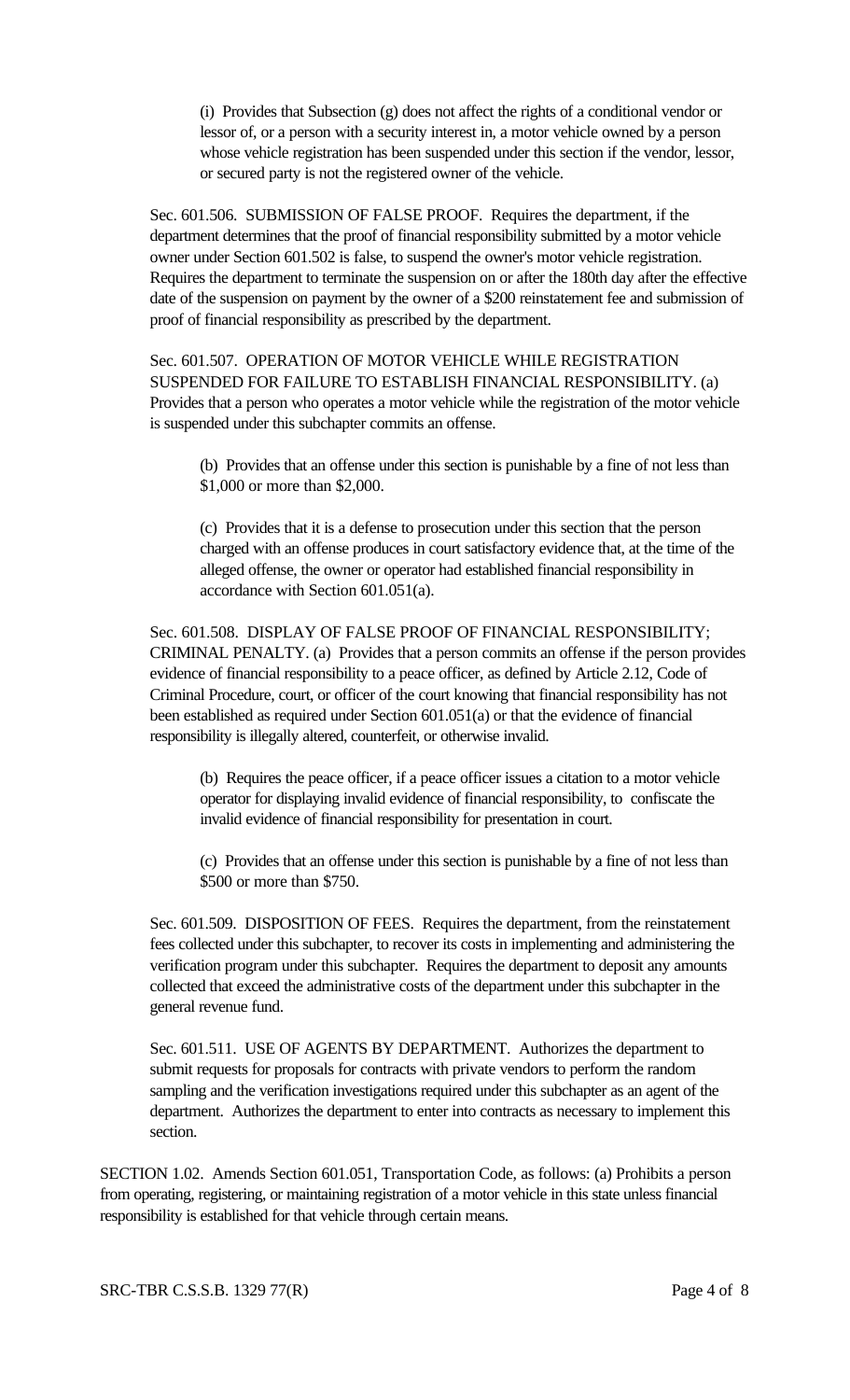(b) Prohibits an owner of a motor vehicle from permitting another person to operate the motor vehicle in this state unless financial responsibility is established for that vehicle and evidenced through a method described by Subsection (a).

SECTION 1.03. Amends Section 601.191, Transportation Code, as follows:

Sec. 601.191. New heading: OPERATION OF MOTOR VEHICLE IN VIOLATION OF FINANCIAL RESPONSIBILITY REQUIREMENTS. (a) Provides that a person commits an offense if the person operates a motor vehicle or permits another person to operate a motor vehicle in violation of Section 601.051.

(b) Provides that except as provided by Subsection (d), an offense under this section is punishable by a fine of not less than \$500, rather than \$175 or more than \$1,000, rather than \$350. Deletes language regarding Subsection (c) and a misdemeanor.

(c) Provides that it is a defense to prosecution under this section that the person charged with an offense produces in court satisfactory evidence that, at the time of the alleged offense, the owner or operator had established financial responsibility in accordance with Section 601.051(a). Deletes language regarding a previous conviction.

(d) Makes a conforming change.

SECTION 1.04. Amends Section 601.195, Transportation Code, by adding Subsection (c), as follows:

(c) Provides that it is a defense to prosecution under this section that the person charged with an offense produces in court satisfactory evidence that, at the time of the alleged offense, the owner or operator had established financial responsibility in accordance with Section 601.051(a).

SECTION 1.05. Requires the department in performing sample selection under Section 601.502, Transportation Code, as added by this Act, to ensure that at least 500,000 samples are selected on or before September 1, 2003.

SECTION 1.06. (a) Requires the department, in cooperation with the Texas Department of Insurance and the Department of Public Safety of the State of Texas, to conduct an evaluation of the implementation and operation of the verification program adopted under Subchapter N, Chapter 601, Transportation Code, as added by this Act, and of the effectiveness of the verification program in increasing compliance with the financial responsibility requirements established under Subchapter C, Chapter 601, Transportation Code. Requires the evaluation to include certain information.

> (b) Requires the department to enter into contracts, memoranda of understanding, or interagency agreements as necessary to implement this section.

(c) Requires the department to report the results of the evaluation conducted under this section to the 81st Legislature not later than February 1, 2009. Requires the department to provide written copies of the report to the governor, the lieutenant governor, and the speaker of the house of representatives.

# ARTICLE 2. SHORT-TERM MOTOR VEHICLE LIABILITY INSURANCE FOR CERTAIN MOTORISTS

SECTION 2.01. Amends Chapter 5A, Insurance Code, by adding Article 5.01C, as follows: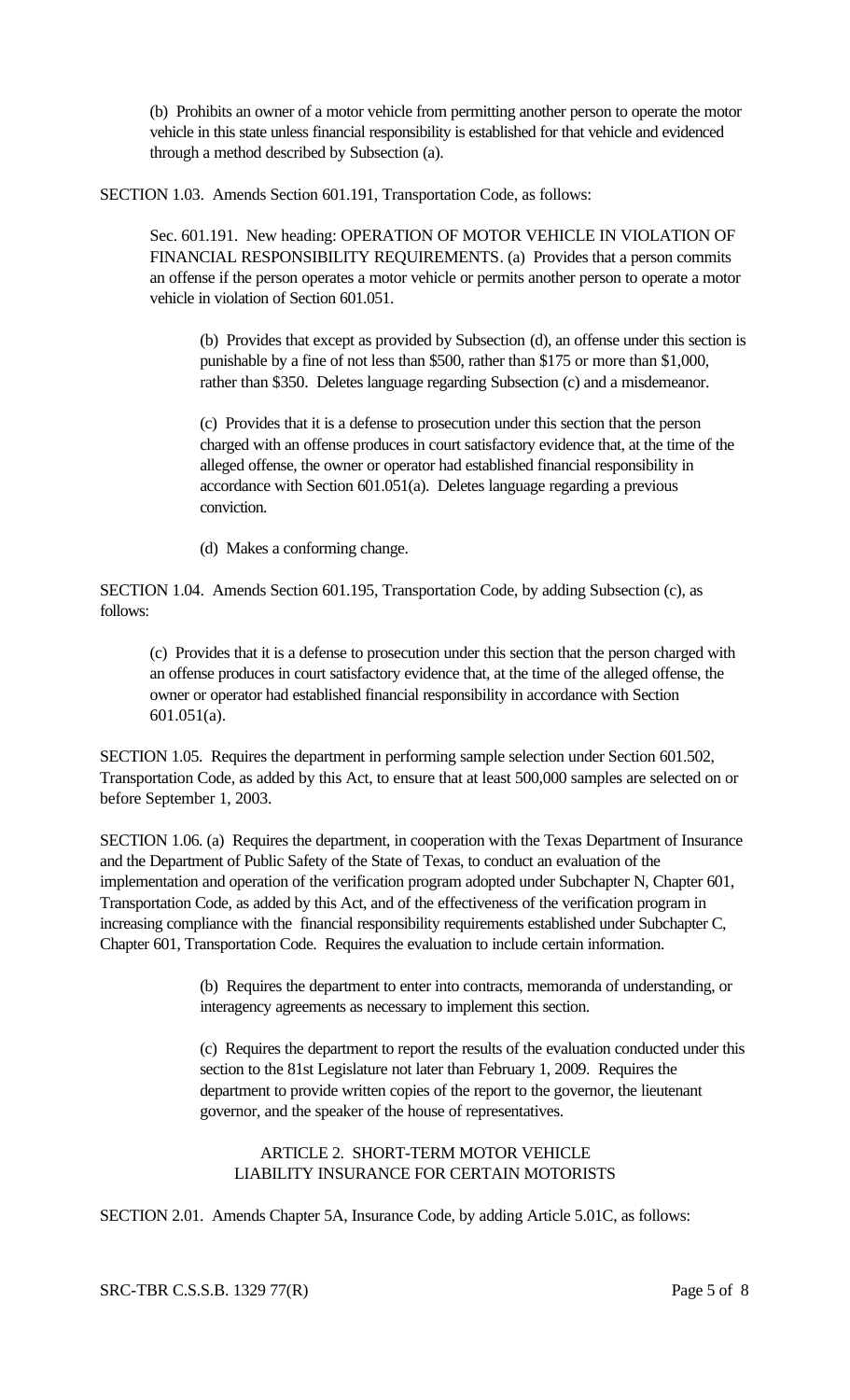# Art. 5.01C. SHORT-TERM LIABILITY INSURANCE FOR NON-TEXAS RESIDENT MOTORISTS VISITING THIS STATE

Sec. 1. DEFINITIONS. Defines "insurer," "motor vehicle," and "short-term liability insurance policy."

Sec. 2. RULES. (a) Authorizes the commissioner of insurance (commissioner) by rule to establish a program to provide for the sale of short-term liability insurance policies to non-Texas resident motorists visiting this state.

(b) Authorizes the commissioner to negotiate an agreement with any insurer under which the insurer will sell policies described by Subsection (a) of this section.

Sec. 3. LICENSE REQUIRED. Requires that a person representing an insurer in selling short-term liability insurance policies under this article to be licensed under Chapter 21A of this code.

Sec. 4. FORMS. Requires an insurer selling short-term liability insurance policies under this article to use the policy forms adopted by the commissioner under Article 5.06 of this code unless the insurer is exempt from using those forms.

### ARTICLE 3. UNINSURED AND UNDERINSURED MOTORIST COVERAGE

SECTION 3.01. Amends Article 5.06-1, Insurance Code, to provide that no automobile liability insurance, including insurance issued through the Texas Automobile Insurance Plan Association, covering liability arising out of the ownership, maintenance, or use of any motor vehicle shall be delivered or issued for delivery in this state unless coverage is provided therein or supplemental thereto, under provisions prescribed by the commissioner, rather than board, for the protection of persons insured thereunder who are legally entitled to recover damages from owners or operators of uninsured or underinsured motor vehicles because of bodily injury, sickness, or disease, including death, or property damage resulting therefrom. Makes a nonsubstantive change.

(b) Defines, for the purpose of these coverages, "exemplary damages," "noneconomic damages," "uninsured motor vehicle," and "underinsured motor vehicle."

(c) Authorizes the commissioner, in the policy forms adopted under Article 5.06 of this code, to define "uninsured motor vehicle" to exclude certain motor vehicles whose operators are in fact uninsured.

(e) Requires that except as provided by Subsection (f) of this article, the limits of liability for bodily injury, sickness, or disease, including death, shall be offered to the insured in amounts not less than those prescribed in Chapter 601, Transportation Code, rather than the Texas Motor Vehicle Safety Responsibility Act, and such higher available limits as may be desired by the insured, but not greater than the limits of liability specified in the bodily injury liability provisions of the insured's policy.

(f) Provides that the named insured may elect to waive coverage under this article for recovery of noneconomic and exemplary damages resulting from bodily injury, sickness, or disease, including death. Provides that if an insured elects to waive coverage under this subsection, Subsection (e) of this article does not apply to the limits of liability that are applicable to the coverage provided under the policy issued to the named insured for damages resulting from bodily injury, sickness, or disease, including death. Authorizes the commissioner by rule to adopt minimum limits of liability applicable to those damages. Provides that waiver of coverage under this subsection does not affect the insured's right to bring an action for noneconomic and exemplary damages against a responsible party.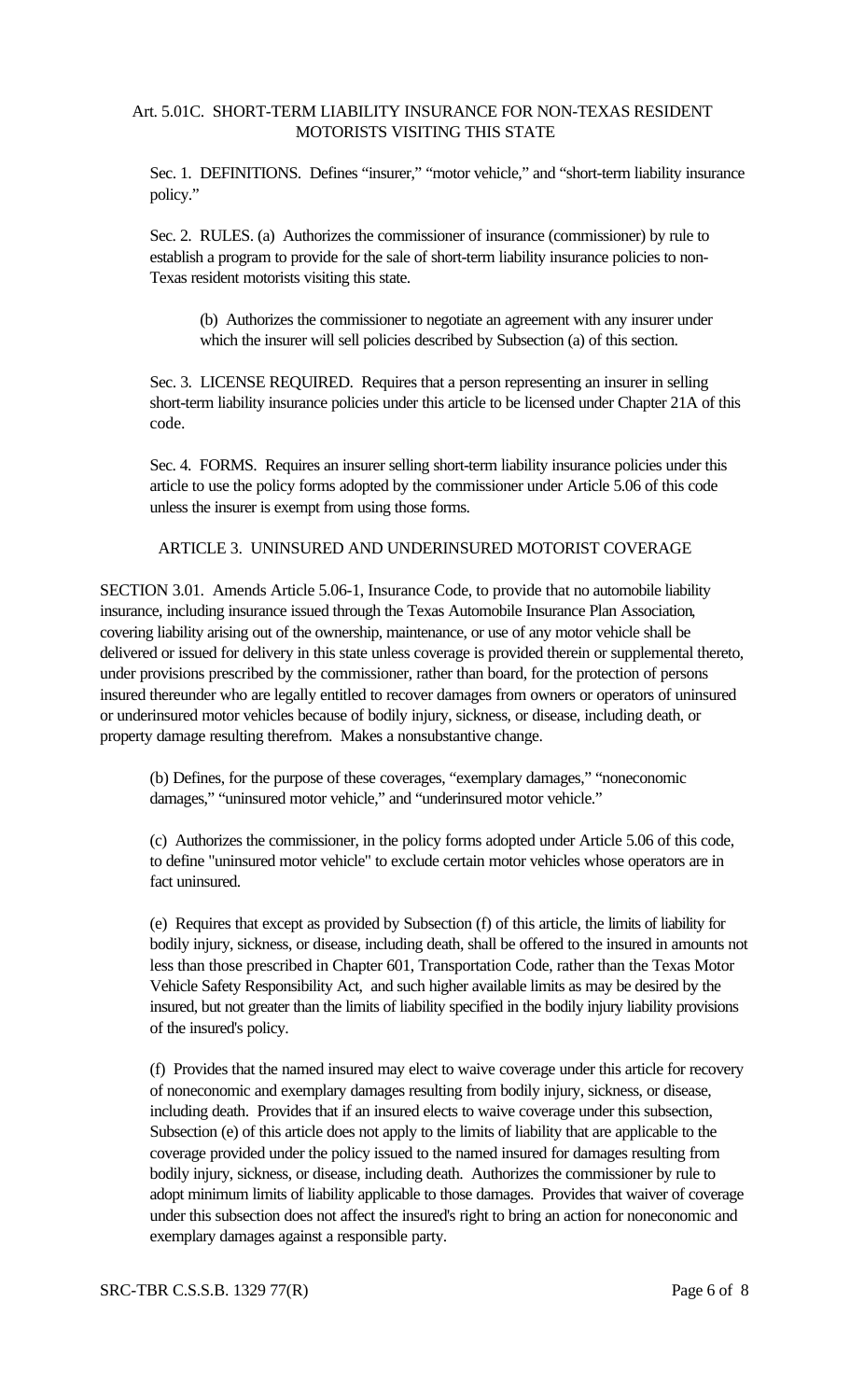(g) Makes a conforming change.

(i) Provides that if the named insured has waived coverage under Subsection (f) of this article for recovery of noneconomic and exemplary damages, the amount paid to the insured may not include any amount attributable to noneconomic and exemplary damages. Makes a nonsubstantive change.

(j) Makes conforming and nonsubstantive changes.

### ARTICLE 4. PROOF OF INSURANCE CARDS

SECTION 4.01. Amends Chapter 5A, Insurance Code, by adding Article 5.06-7, as follows:

Art. 5.06-7. FORM AND APPEARANCE OF PROOF OF MOTOR VEHICLE LIABILITY INSURANCE. (a) Requires the commissioner to prescribe by rule a standard appearance and form for a card issued by an insurer as proof of motor vehicle liability insurance prescribed by Section 601.081, Transportation Code.

(b) Requires the commissioner, in prescribing the appearance of a proof of motor vehicle liability insurance card under Subsection (a) of this article, to require an appearance that is difficult to alter, duplicate, or counterfeit and not cost-prohibitive for consumers.

(c) Requires a card issued as proof of motor vehicle liability insurance issued in this state by an insurer to conform to the form and appearance prescribed under Subsection (a) of this article.

SECTION 4.02. (a) Requires the commissioner of insurance to prescribe the standard appearance and form of proof of motor vehicle liability insurance cards as required by Article 5.06-7, Insurance Code, as added by this Act, not later than December 1, 2001.

(b) Requires that a card issued by an insurer as proof of motor vehicle liability insurance that is issued on or after January 1, 2002, to conform with rules established by the commissioner of insurance under Article 5.06-7, Insurance Code, as added by this Act. Provides that proof of motor vehicle liability insurance that is issued before January 1, 2002, is governed by the law as it existed immediately before the effective date of this Act, and that law is continued in effect for that purpose.

ARTICLE 5. CONDUCT THAT CONSTITUTES THE BUSINESS OF INSURANCE

SECTION 5.01. Amends Section 101.051(b), Insurance Code, to delete language regarding a person domiciled in this state and a risk located in this state.

# ARTICLE 6. REPEALER

SECTION 6.01. Repealer: Section 601.193 (Defense: Financial Responsibility in Effect at Time of Alleged Offense), Transportation Code.

# ARTICLE 7. TRANSITION; EFFECTIVE DATE

SECTION 7.01. Provides that the change in law made by this Act to Chapter 601, Transportation Code, applies only to punishment for an offense committed on or after the effective date of this Act. Provides that for purposes of this section, an offense is committed before the effective date of this Act if any element of the offense occurs before that date.